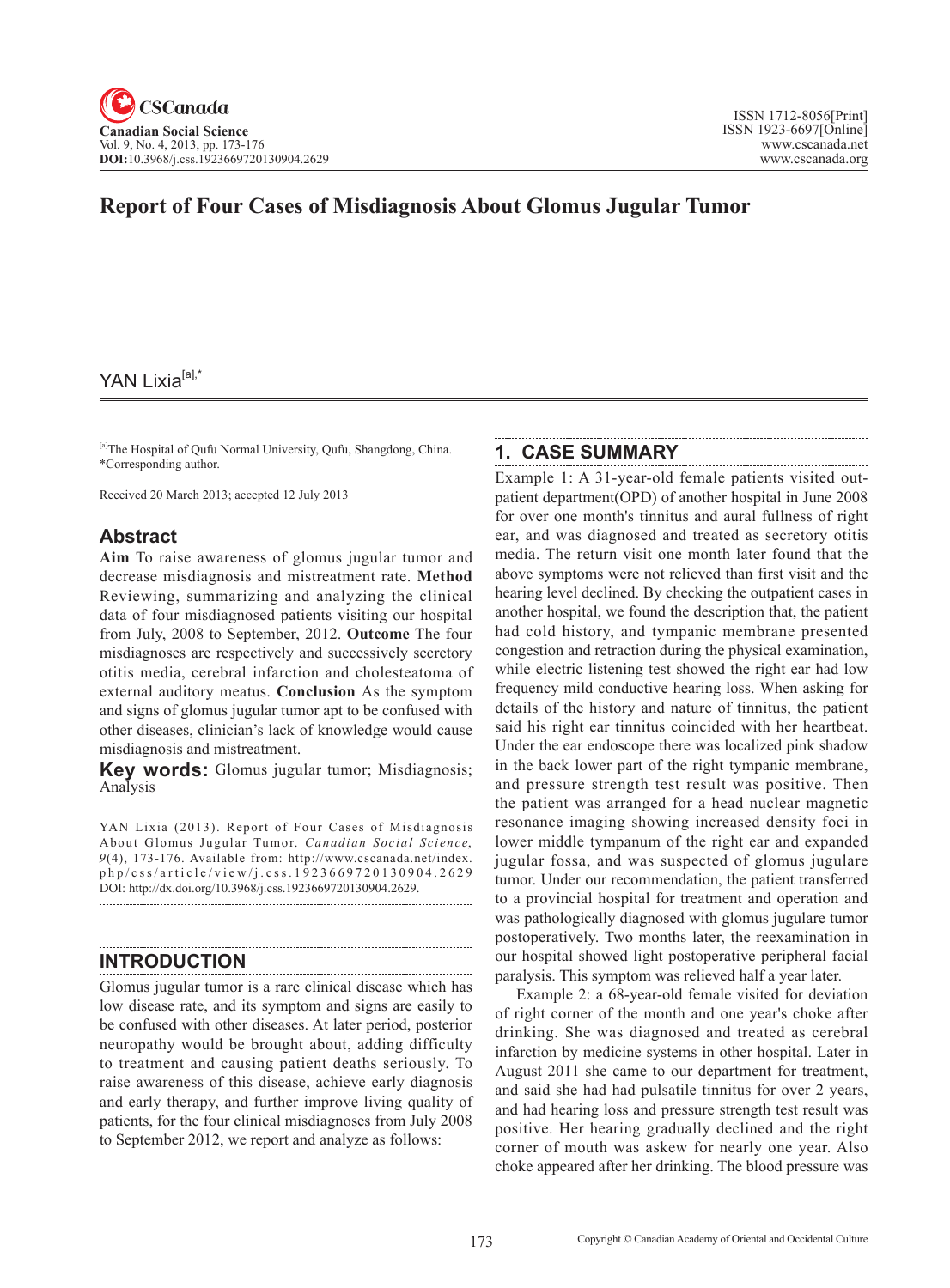in the normal range and the physical activity was good. The ear endoscope inspection showed pink shadow under the tympanic membrane. Meanwhile MRI result was that the jugular formen of right ear spreaded and surrounding bone was destructed. In view of our hospital's conditions, we recommended the patient transfer to the superior hospital for treatment. She was pathologically diagnosed with glomus jugulare tumor postoperatively. And there was postoperative facial paralysis left till now.

Example 3: A 28-year-old female visited in September 2012 for right ear aural fullness with repeatedly discharging pus and hemorrhagic secretion over three months. 10 years ago the patient had a medical history of otitis media. She described that three months ago, there was aural fullness and tinnitus of the right ear with unnamed incentives. She accepted the Longdanxiegan capsule treatment at a local health clinic, for she thought it was because of the deficiency fire. After that, the sense of a fluctuating tinnitus increased, and there was discharging pus and hemorrhagic secretion of the right ear. Meanwhile there were no drinking cough, hoarseness, facial numbness and mouth askew. Then she was treated as otitis media with ofloxacin and antibiotic therapy and had less improvement for more than 20 days. The inspection showed external auditory canal swelling and granulated neoplasm which bleeding freely upon touch. Inside there were cholesteatomatoid epidermis and purulent secretion. The outcome of diagnosis was cholesteatoma of external auditory meatus. We gave her out-patient anti-inflammation and multiple ear canal cleanups, then carried out granulation resection. During the operation, there was large amount of bleeding. Then she was given the gelatin sponge for compression hemostasis. Specimens were taken for pathological examination and immunohistochemistry, and it was diagnosed with nonchromaffin paraganglioma. The head nuclear magnetic resonance imaging showed that the jugular area of right ear was occupied. Pathologic findings of the specimen showed chemoreceptor. So the patient transferred to superior hospital for treatment, and was diagnosed by operation with glomus jugular tumor. In later follow-ups the patient was doing nicely postoperatively under normal conditions. Within three months no recurrence was found in temporal bone nuclear magnetic inspection.

Example 4: A 51-year-old female, one year's tinnitus of left ear, visited in April 2012 for finding new neoplasm in the left ear canal one month ago. The patient had the tinnitus one year ago, and then the fluctuating tinnitus aggravated. We treated her as nervous tinnitus with mecobalamin, and one month later she came for treatment again. The results of examinations showed there was non-deformity of her bilateral auricles, and right external auditory canal was smooth. Tympanic membrane was integrity, clear and no tympanic cavity effusion. There was visible bright red neoplasm in the deep of left external auditory canal with  $3 \text{mm} \times 2 \text{mm}$  size, and it blocked the lower part of the tympanic membrane. Umbilical ministry above and relaxation of malleus have clear signs. Pressing the left common carotid artery and the tinnitus disappeared. The CT showed the left jugular foramen expansion and the bone destruction. Also there was soft tissue shadow in the hypotympanum and bone destruction of the ear canal wall. Then the patient transferred to the superior hospital for surgery treatment.

## **2. DISCUSSION**

#### **2.1 Glomus Jugular Tumor Is the Common Name of Jugular-Tympanic Paraganglioma Tumor**

Another name is nonchromaffin paraglioma. It's chemodectoma. The disease is female predominated, and female to male ratio is 1:4-1:6, but mainly afflicts people between the ages of 50-60. The tumor grows slowly, and its expansionary growth is primarily through anatomical channel to adjacent tissue. Then it enwraps and erodes the blood vessels and nerves, and corroding dense bone tissue causes the damage of the skull base and the vital cranial nerves, especially glossopharyngeal vagus nerve and accessorius. This disease (Liu & Liu, 2011) may initially only show fluctuating tinnitus, and tumor growth giving compression to the surrounding structures leads to hearing loss, dizziness, earache and ear canal hemorrhagic secretion. The early examination shows there are cherry red mass lesions of the lower part of the rear tympanic membrane, which make a breakthrough to granuloma. And the surrounding cranial nerve compression symptoms will appear when the disease matters a wide range. The position of the disease is rather concealed. It presents complicated clinical features and has no characteristic symptom. The main manifestations are pulsatile tinnitus and hearing loss. At the middle and late period, impairment of lower cranial nerves often happens, thereamong prosopoplegia accounts for 10%-40%, while trachyphonia and dysphagia account for 55%. Since the above symptoms are similar with part of some other diseases, the clinicians are likely to misdiagnose because of lack of awareness.

#### **2.2 Pathological Features**

Tumor Cells (DONG, 1996) Have Similar Forms With Normal Chemoreceptor Cells, Only Having Slightly Increased Volume and More Obvious Nuclear Atypia. But it has rare nuclear division. Tumor cells arrange in nest shuttle sheet with rich blood vessels of mesenchyma. The center mesenchyma of tumor often has hyalinization. Tumor cells were sometimes fusiformis which look like endothelial cells, and this kind of tumor tissue forms are angiomatous. Immunohistochemistry shows positive neurons specific enolase and negative carcinoembryonic antigen.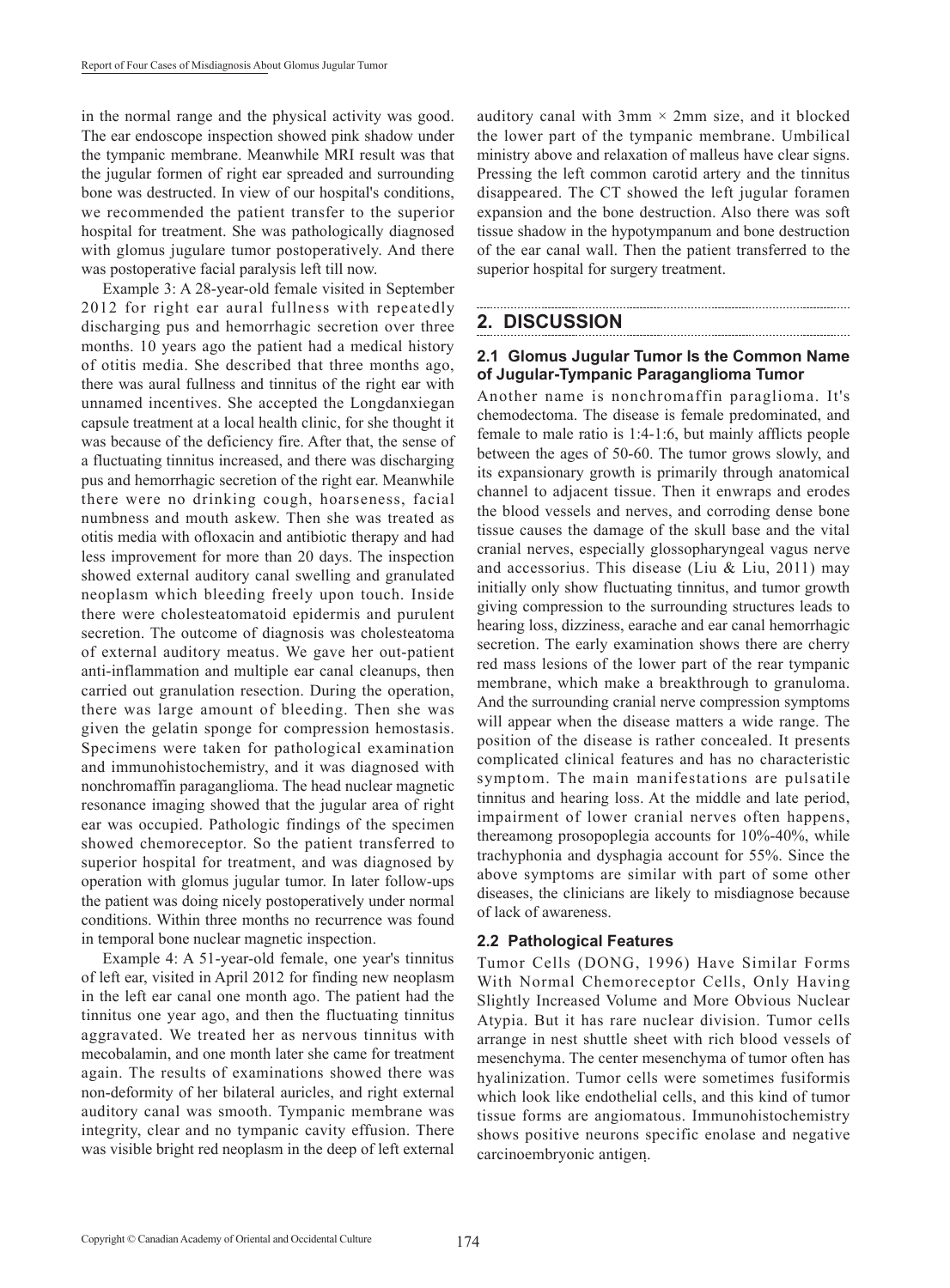## **2.3 Differential Diagnosis**

1.a middle ear Cancer: a medical history of earache, ear discharging pus and hemorrhagic secretion, bone destruction in temporal bone examination. 2 cholesterin granuloma and idiopathic blood tympanic cavity: tympanic membrane is blue, but no pulse. 3 jugular bulb pseudotumor: that is the high jugular vein sphere, as a result of congenital development. 4 other tumors of jugular foramen: meningioma and nerve sheath tumors.

#### **2.4 High-Resolution (Oldring & Fisch, 1979) CT: It Has a Good Resolution to Benign and Malignant Tumors of Skull, Showing the Tumor Extent and Bone Destruction**

Because of the big variation of the jugular foramen, the high-resolution CT doesn't have high sensitive reaction in terms of jugular foramen expansion. Magnetic resonance imaging examination has high soft tissue contrast, directly showing blood vessels and nerves of the jugular foramen, and often there are pathological vascular flow void image. Angiography can clearly show the arteries supplying the tumor. The jugular vein sphere tumors are mainly supplied by ascending pharyngeal artery, internal maxillary artery and vertebral artery.

#### **2.5 Surgical Approach Depends on Tumor Sizes, and Whether There are Joint Disease and Cranial Nerve Damage in the Erosion Scope or Not**

Classification and surgical approach: scholars at home and abroad, basing on their experience and considering the problem from different angles, proposed different subtype in order to ensure the disease extent and choose the appropriate surgical approach. Domestic classifications and surgical approaches (Huang, Yang & Zhou, 2002) are as follows: lesions confining to the tympanic cavity: endaural approach. Accumulating vertical section and horizontal segment of tympanic mastoid facial nerve: post aurem approach. Accumulating the external auditory canal and middle ear and extending down deep to the neck: the ear-neck joint approach. Accumulating external auditory canal and middle ear, backward upward and inward eroding the intracalvarium or petrous apex: skullear joint approach. Accumulating external auditory canal and middle ear, back upward eroding intracalvarium or petrous apex, and then outward the neck: skull-ear-neck joint approach. Lesions come from the vagus nerve, only involving the neck outside the jugular foramen: side of the neck approach. Lesions forward eroding the middle cranial fossa and fossae infratemporalis on the horizontal segment of the carotid canal: the middle cranial fossa and fossae infratemporalis approach.

#### **2.6 For a Wide Range of Jugular Vein Sphere Tumor, It's Inoperable**

There are complications left after part of tumor resection. And the old and infirm are not suitable for surgery, but mainly radiotherapy (Mendenhall, et al, 2001). etc. give

a systemic review about the radiotherapy of jugular vein sphere tumor. It shows a higher rate of local control, less serious complications, no fatal complications, and no malignant changes.

## **2.7 Analysis of the Four Cases of Misdiagnosis**

The inquiry about case history wasn't detailed and knowledge about pulsatile tinnitus was inadequate. Tinnitus is a common clinical and frequently encountered disease. In accordance with reports of foreign literature, the incidence of tinnitus morbidity among the crowd is 10%, in which pulsatile tinnitus accounts for 4%. The rhythm of tinnitus in keeping with palpitation is the feature of vascular pulsatile tinnitus. If the result of pressure strength test is positive, the disease would be judged as venous pulsation. The patients in the above-mentioned Example 1 and Example 2 both had the history of pulsatile tinnitus. In Example 1, the patient was misdiagnosed with secretory otitis media because of cold history. In Example 2, the symptoms of lower cranial nerves were wrongly related to the common clinical and frequently encountered symptoms of senile cerebral infarction, and the topic – comment of tinnitus was neglected.

The physical examination wasn't detailed. The patient in Example 1 was inspected with tympanic membrane congestion but was misdiagnosed with inflammation. However, according to clinical observation, most tympanic membrane inflammatory congestion come about loosely or at the periphery predominantly at the early stage, later would spread to the whole membrane. But in Example 1, the pink changing mainly happened at the back lower part of the tympanic membrane, which didn't meet the law of inflammation development.

The patient had a complicated onset while fundamental medical practitioners lacked knowledge of glomus jugular tumor. The symptoms of facial paralysis and choke after drinking in Example 2 were easily related to cerebral infarction. Moreover, the patient was middle-aged, which was in line with the age of the common clinical and frequently encountered disease of cerebral infarction, and then ear check was ignored. The onset in Example 3 was atypical, and was easily related to common meatus auditorius disease. Pathologic inspection should be taken on meatus auditorius mass especially bleeding freely upon touch to avoid misdiagnosis and delay in treatment. In example 4, because our knowledge of tinnitus was inadequate and the physical examination wasn't detailed, we missed the important signs of neoplasm in tympanic cavity.

## **CONCLUSION**

Although the incidence rate of this disease is low and the tumor grows slowly, the enlarged tumor involves of local significant structure and the back group cranial nerve. All these increase the difficulty and risk of the treatment and